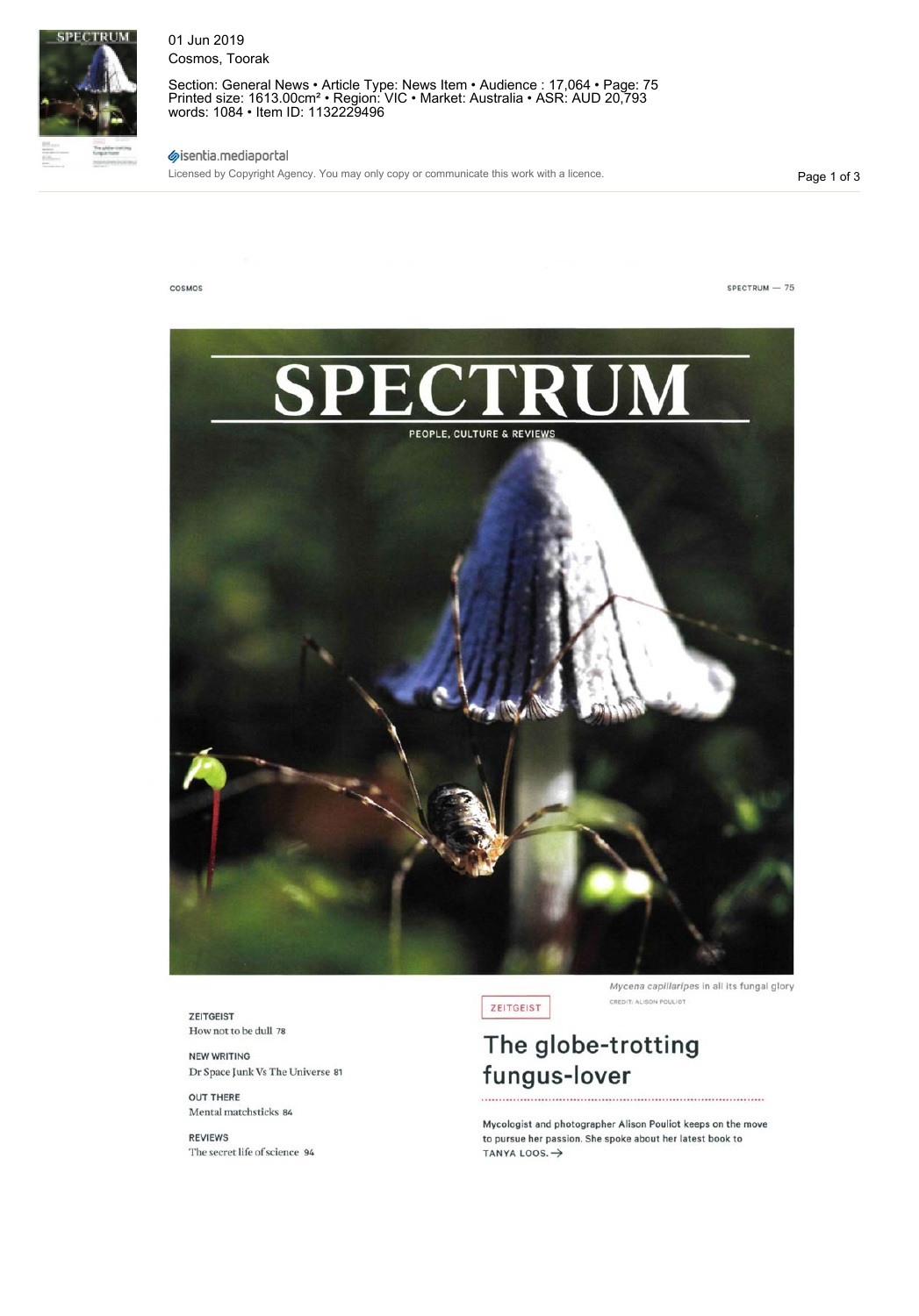![](_page_1_Picture_0.jpeg)

## 01 Jun 2019 Cosmos, Toorak

Section: General News • Article Type: News Item • Audience : 17,064 • Page: 75 Printed size: 1613.00cm² • Region: VIC • Market: Australia • ASR: AUD 20,793 words: 1084 • Item ID: 1132229496

### sisentia.mediaportal

Licensed by Copyright Agency. You may only copy or communicate this work with a licence.

Page 2 of 3

#### ZEITGEIST

ALISON POULIOT HAS SPENT two decades following the fungi.

Each year she moves between Australia and her adopted home near Bern, in Switzerland, studying, photographing and marvelling at the fungal hyphae or mycelium cycle that governs nutrient and energy flows through ecosystems. And that means much more than just mushrooms.

"The spore bodies, the mushrooms, are fascinating, and that's what gets us hooked," she says, "but it's that architecture - the literal and allegorical framework that fungi  $\operatorname{provide} - \operatorname{that}$  is really interesting."

Originally a freshwater scientist, Pouliot has long been fascinated by the inter-tidal and productive riparian and semiriparian ecosystems and their soils because, she says, "that's where the dynamism and the energy is, the reproduction, and that's where your greatest diversity is. And to me, fungi are also in that interface."

These days Pouliot spends the southern hemisphere autumn in eastern Australia, largely around her beloved Wombat Forest in central Victoria, then moves to Europe, where a thick leaf litter layer and the prevalence of both summer and winter fungi make for a long season.

Fungi and their mycelium demonstrate interdependence and flow, she believes, and all life is symbiotic. And she is perplexed that this "third f" has been largely ignored in Australia, where conservation planning focuses largely on flora and fauna.

But things may be changing. Interest in fungi is growing exponentially, for a number of reasons: greater interest in fungal ecology from Landcare groups, the rise of the forager movement in permaculture, the foodie culture's demand for wild-picked mushrooms, the prevalence of citizen science and smartphone apps, and burgeoning interest in fungal photography and art.

When Pouliot, now 51, ran her first workshop in Creswick, central Victoria, 15 years ago, Australia was ambivalent about, or even hostile towards, fungi. In fact, most English-speaking countries share a deep-seated unease about them as being poisonous, dank, dirty, and agents of disease, she says.

It's called mycophobia, or fear of fungi, a term created in 1957 by R Gordon Wasson and Valentina Wasson in their ground-breaking work *Mushrooms, Russia and History;.*

![](_page_1_Picture_16.jpeg)

Photos from the field: an inky cap (Coprinus Senus), left and the psychedelic Psilocybe subaeruginosa CREDIT: ALISON POULIOT